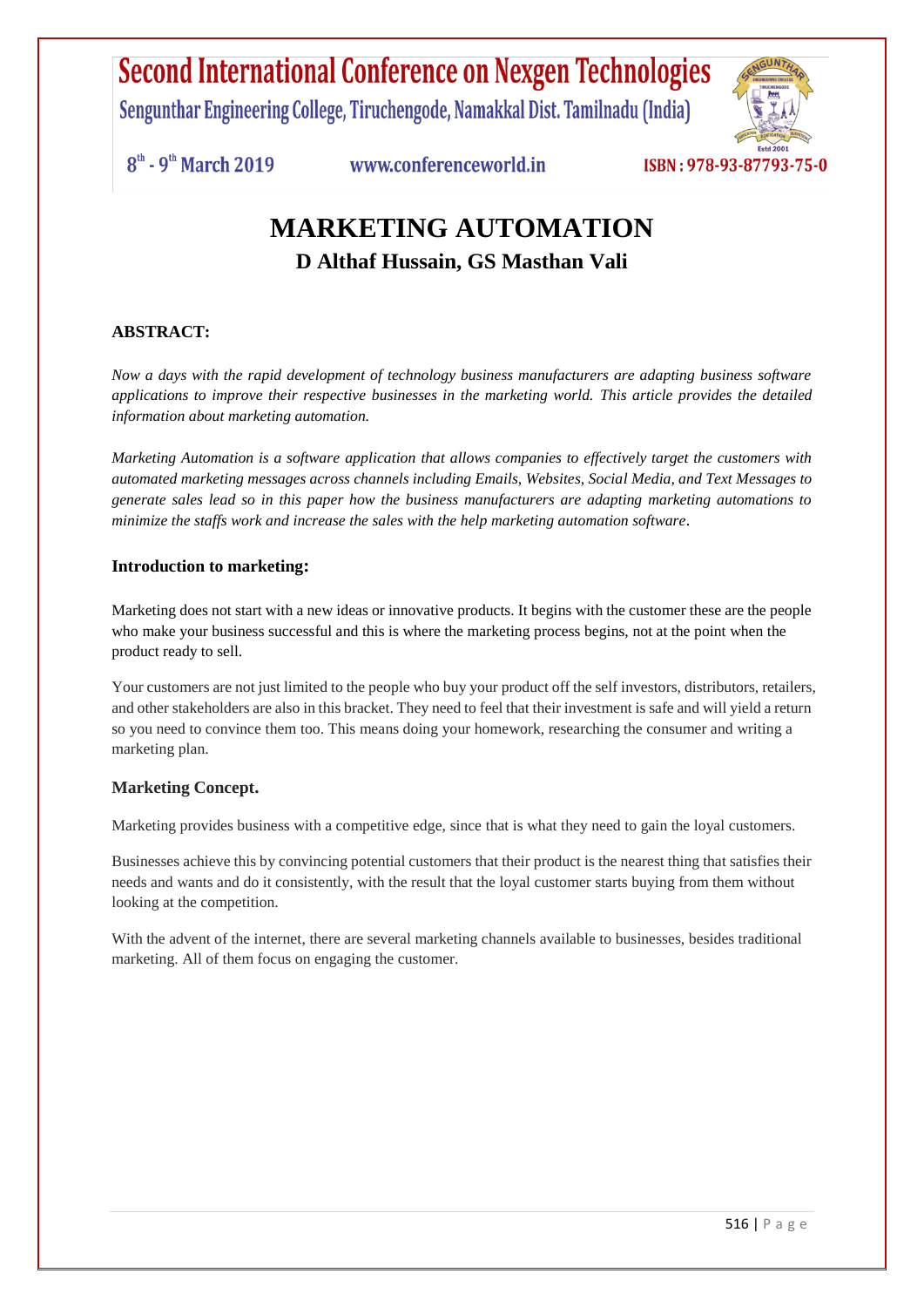Sengunthar Engineering College, Tiruchengode, Namakkal Dist. Tamilnadu (India)



 $8<sup>th</sup>$  - 9<sup>th</sup> March 2019

www.conferenceworld.in

### ISBN: 978-93-87793-75-0



#### **Definition of marketing**

**According to the American Marketing Association** board of directors, marketing is the activity, set of institutions, and process for creating, communicating, delivering, and exchanging offerings that have value for customers, clients, partners and society as large.

Marketing is also the science of selecting the target markets via market analysis and segmentation, with a comprehensive knowledge of buying behavior, aiming to provide the best customer value.

However, marketing is successful only when an organization's mission, vision, tasks and ability to leverage technology align with and complement each other, and the business as a whole.

#### **Types of marketing**

#### **Digital Marketing**

Digital marketing encompasses all marketing efforts that use an electronic device or the internet, business leverages digital channels such as search engines, social media, email, and their websites to connect with current and prospective customers To reach its markets via websites, social media, video sites, emails, mobile phones and apps and forums.

#### **Definition of Digital Marketing**

Digital marketing is the marketing of products or services using digital technologies, mainly on internet but also including mobile phones, display advertising, and any other digital medium.

Some of the most common digital marketing methods listed below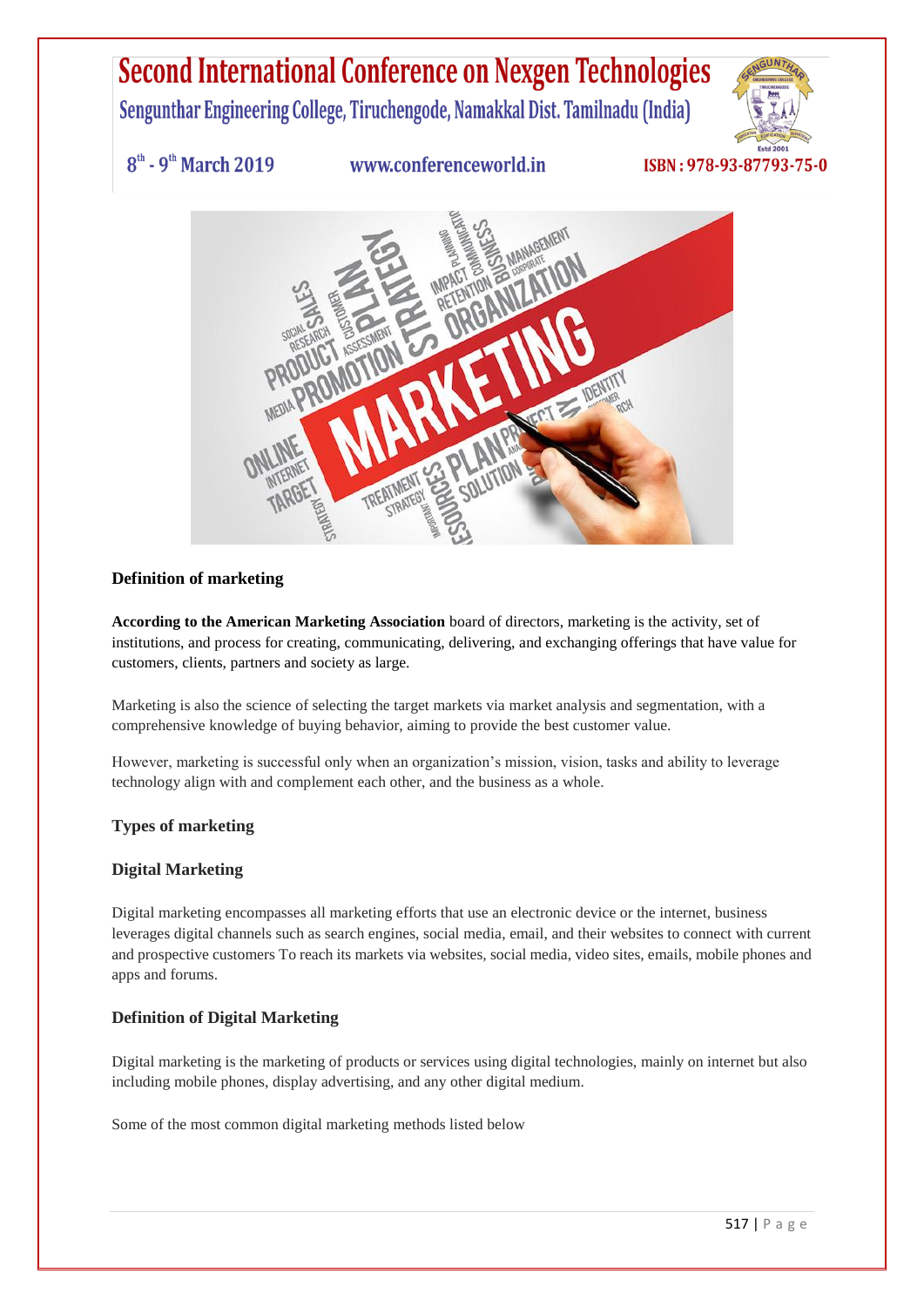Sengunthar Engineering College, Tiruchengode, Namakkal Dist. Tamilnadu (India)

 $8^{\text{th}}$  - 9<sup>th</sup> March 2019

www.conferenceworld.in



#### **Search engine optimization:**

This is the process of optimizing your websites to rank higher in search engine results pages , thereby increasing the amount of organic ( or free ) traffic your websites receives. The channels that benefit from SEO include:

- $\triangleright$  Websites
- Blogs
- Information graphics

#### **Social Media Marketing:**

Is a popular medium for businesses to connect with and engage their audiences and is an effective brand builder and market research tool. This works best when used in conjunction with other marketing strategies. The channels you can use in social media marketing include:

- $\triangleright$  Facebook
- Instagram
- $\triangleright$  Snapchat
- $\triangleright$  Google+
- $\triangleright$  Twitter
- Linkdin

#### **Content marketing:**

This term denotes the creation and promotion of contest assets for the purpose of generating brand awareness, traffic growth, lead generation, and customers. The channels that can play a part in your content marketing strategy include:

- $\triangleright$  Blog posts
- $\triangleright$  Ebook and white papers
- $\triangleright$  Information graphics
- $\triangleright$  Online brochures and lookbooks

#### **Traditional Marketing:**

Involves offline channels such as face to face selling, print advertisements, direct mails, bill boards, television and radio to garb the target markets attention.

#### **MARKETING AUTOMATION**

#### **History of Automation**

The word automation, in the manufacturing sense, was coined by Ford Motor Co. Vice President Delmar S. Harder in 1948. However, automation can trace its roots back much further than that. 762 B.C. to be exact(ish)

Industrial automation in manufacturing entails the use of machines to carry out manufacturing processes with levels of speed, consistency, stamina, and precision beyond the capacity of a human worker. The machines can be powered using a multitude of methods including electrical, hydraulic, mechanical, pneumatic and computer.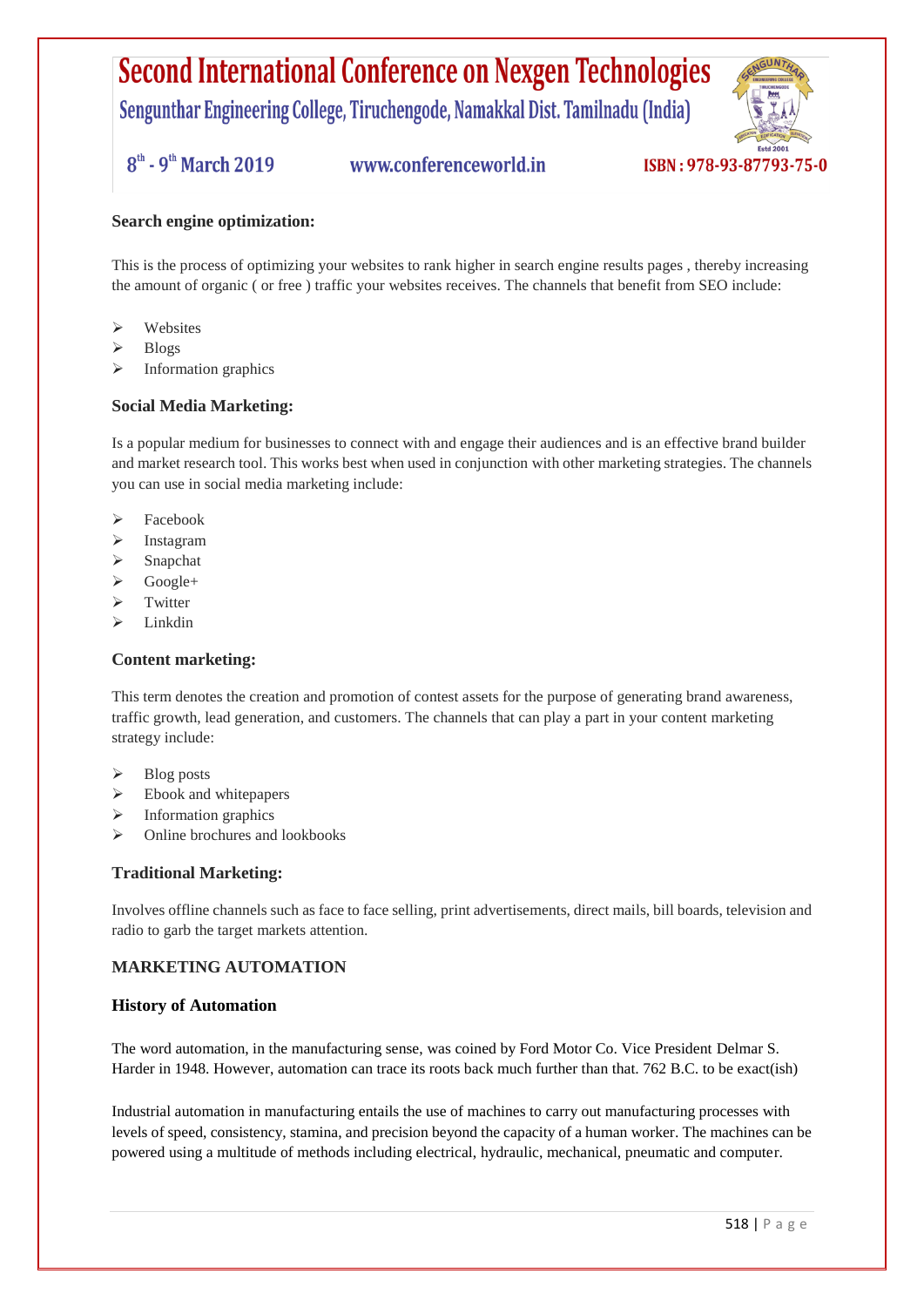Sengunthar Engineering College, Tiruchengode, Namakkal Dist. Tamilnadu (India)

#### $8^{\text{th}}$  - 9<sup>th</sup> March 2019 www.conferenceworld.in

ISBN: 978-93-87793-75-0

The main benefits of manufacturing automation include reduced production costs, improved quality and reliability, and decreased waste.

#### **Introduction of Marketing Automation**

Marketing Automation is a type of software that allows companies to effectively target customers with automated marketing messages across channels including emails, websites, social media and text messages to generate sales leads.

The technology is a segment of Customer Relationship Management or CRM, and it is typically used by marketing departments as a way remove repetitive tasks from staff work-flows and increase overall marketing efficiency

Often a brand will use multiple marketing automation tools referred to as the marketing technology. These marketing automation platforms assist lead generation via email marketing, chat bots hosted on social media or websites and other channels such as SMS text

In other words it is also known as automated marketing, refer to the practices in which each marketing action (sending of emails, making a phone call..) is carried out automatically when a client or lead carries out a specific action or when an event occurs.

When we talk about marketing automation within the email marketing field , we are confronted with concept of triggers, scenarios, and automatic responses , all are which of central part of practice.

In order to do so, automated marketing depends on the creation of scenarios of campaigns that will vary, according to the intended goal of said campaigns. The software will allow for the interaction with clients in a personalized way, using the information in your contact list and the client's behavior as a base.

#### **Marketing automation objectives**

Marketing automation tools are being used with a number of important objectives in mind, and have been generally successful in achieving those objectives. Sales and business professionals around the world, three quarters of whom are B2B focused. The most commonly cited objectives were

- $\triangleright$  Improving marketing productivity (45%),
- $\triangleright$  Increasing sales revenue (44%),
- $\triangleright$  Increasing lead generation (42%),
- Improving lead nurturing (41%),
- $\triangleright$  Improve lead quality (39%) and performance measurement (24%).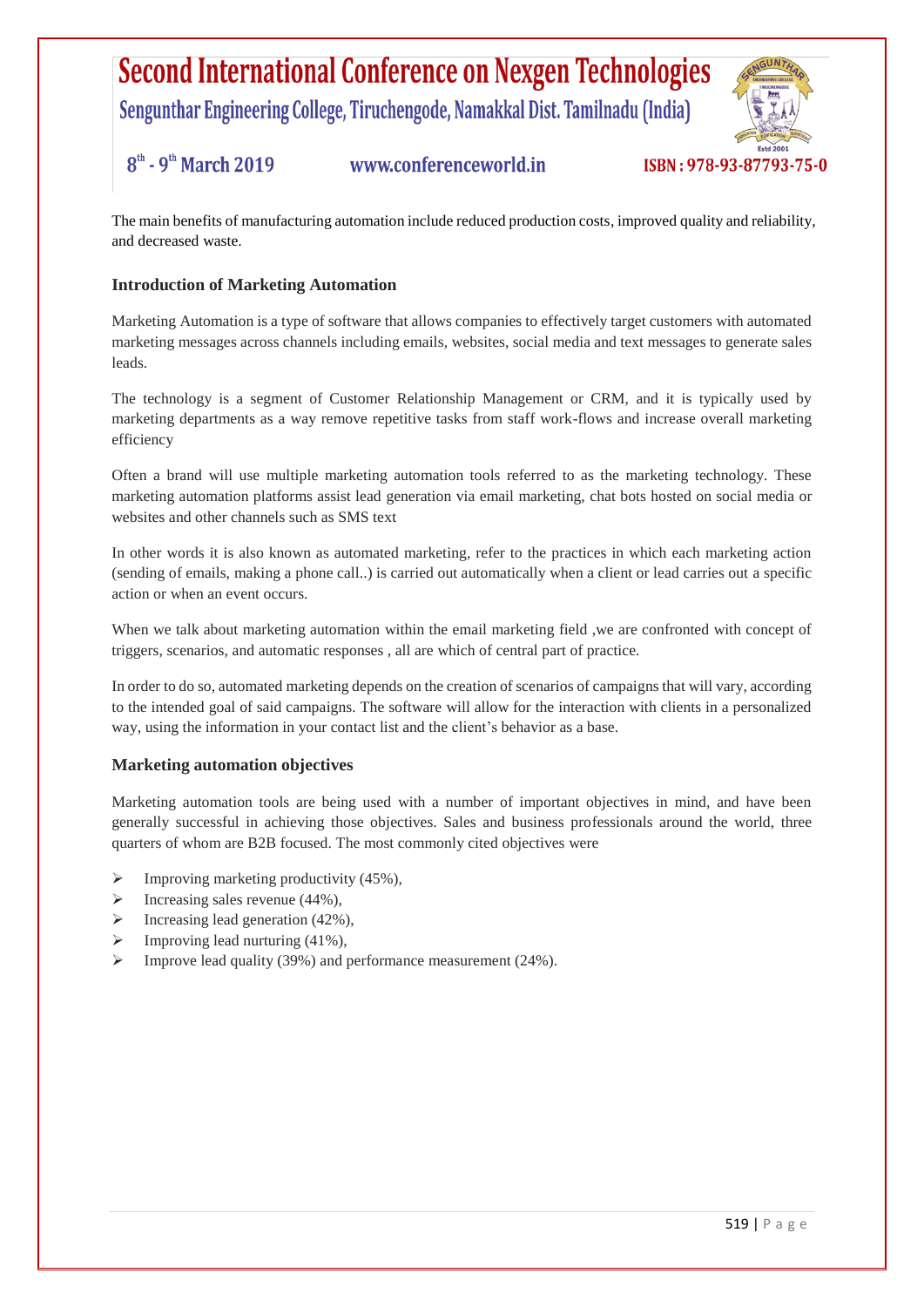Sengunthar Engineering College, Tiruchengode, Namakkal Dist. Tamilnadu (India)



 $8<sup>th</sup>$  - 9<sup>th</sup> March 2019

### www.conferenceworld.in



#### **How marketing automation works**

Marketers deploy strategies through their marketing automation systems in a number of ways many of which are outlined below

#### **Specifying criteria**

Marketers who use a marketing automation system specify criteria and outcomes for tasks and processes. That criteria gets interpreted, stored and executed by the marketing automation software while scoring the quality of leads and ultimately delivering data o sales team often through customer relationship management software.

#### **Leveraging cookies**

Marketers who use marketing automation also leverage cookies installed in a website visitor's web browser. Marketers can track their visitors through website pages build score for the prospect and trigger more profile data based on web actions.

#### **Using forms for collecting contact information**

Marketers use forms to collect contact information that allows them to qualify leads. Based on the information submitted, you can have automation set up to place leads in respective buckets depending on the initial data collected, Davis added. At that point, your put in a position to identify your best leads and determine the best means of communicating with your new lead to ensure a higher closing rate.

#### **Marketing Automation Components**

Marketers use marketing automation software in order to build quality leads for sales. According to marketing automation provider marketo, the software can be divided into a few key marketing parts.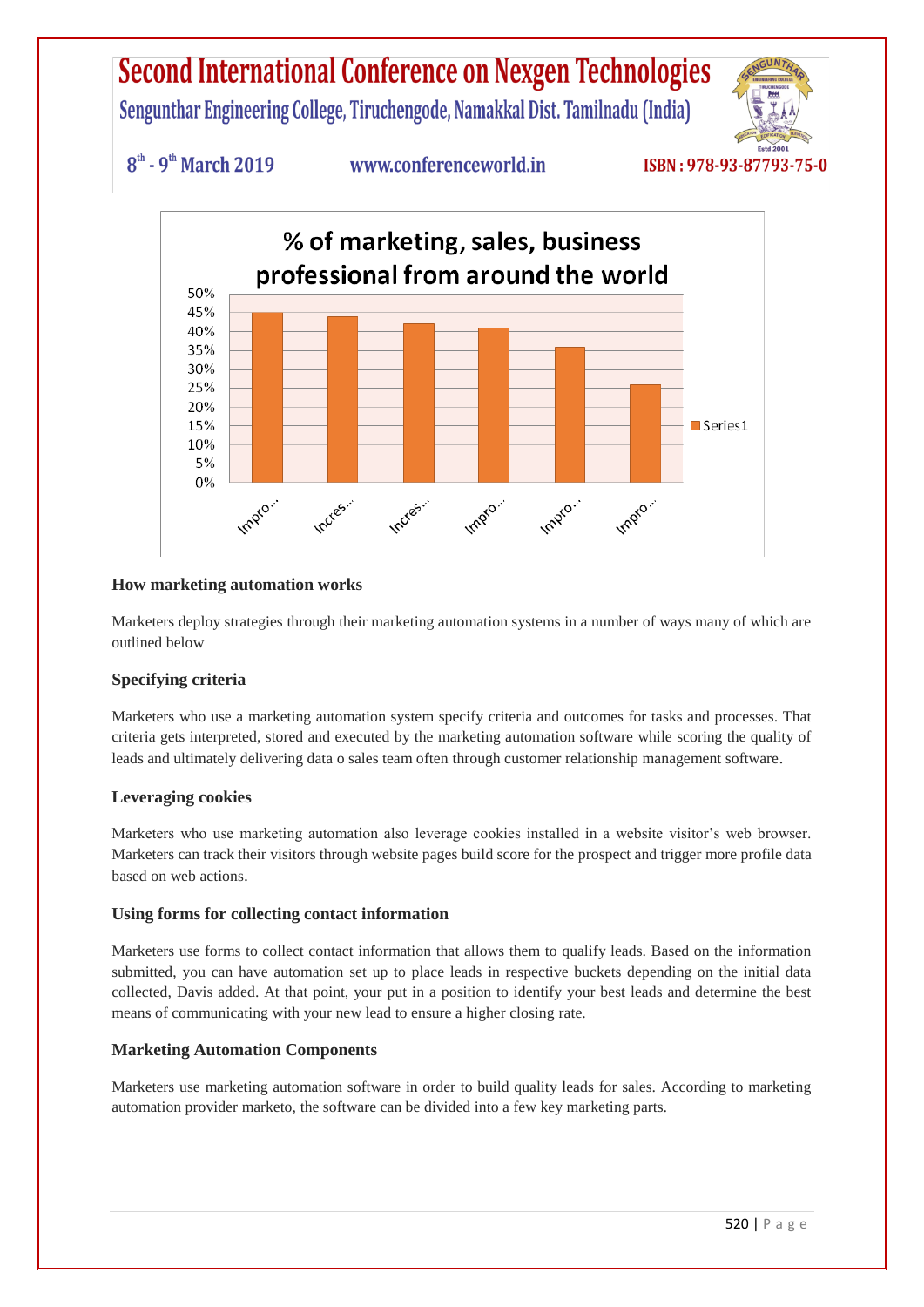Sengunthar Engineering College, Tiruchengode, Namakkal Dist. Tamilnadu (India)

 $8<sup>th</sup>$  - 9<sup>th</sup> March 2019

www.conferenceworld.in



#### **Central marketing database:**

Marketing data with prospect and customer interactions and behaviors are stored and nurtured to allow marketers to segment and target the right message to each customer

#### **Engagement marketing engine:**

Marketing automation allows marketers to conduct marketing processes and conversations across online and offline channels.

#### **Analytic engine:**

Marketers can test, measure and optimize marketing ROI and impact on revenue.

#### **Marketing Automation Services**

Marketing automation gives you the power to generate more leads, drive more sales, and create a significant return on your investment.

#### **The best example of marketing automation in action**

At some point most people will have had some interaction with Amazon.com

Amazon have been using automated systems for a long time to help understand how likely a customer is to purchase a particular product and move them further up the funnel.

When you browse a certain type of product on the Amazon storefront, are logged into your account but don't end up purchasing the product, the email you receive within the next few days, funnily enough, has a whole raft of alternative products that all offer the same or very similar features to the product your browsing only a day or so before.

#### **Marketing Automation Features**

Marketing Automation software manages online element of a marketing campaign,

Including data analytic that can create more precise personalization of content to individual customers to drive engagement and revenue

#### **Artificial Intelligence (AI):**

Applications such as chatbots can help automate the delivery of that information or direct potentials customers to web pages, online documents or forms that help create sales or gauge a potential customer's current or Future interest in purchasing a company's goods and services. Marketing automation tools can also administrate

Customer's satisfaction and product usage surveys and then collect, measure and segment the response data.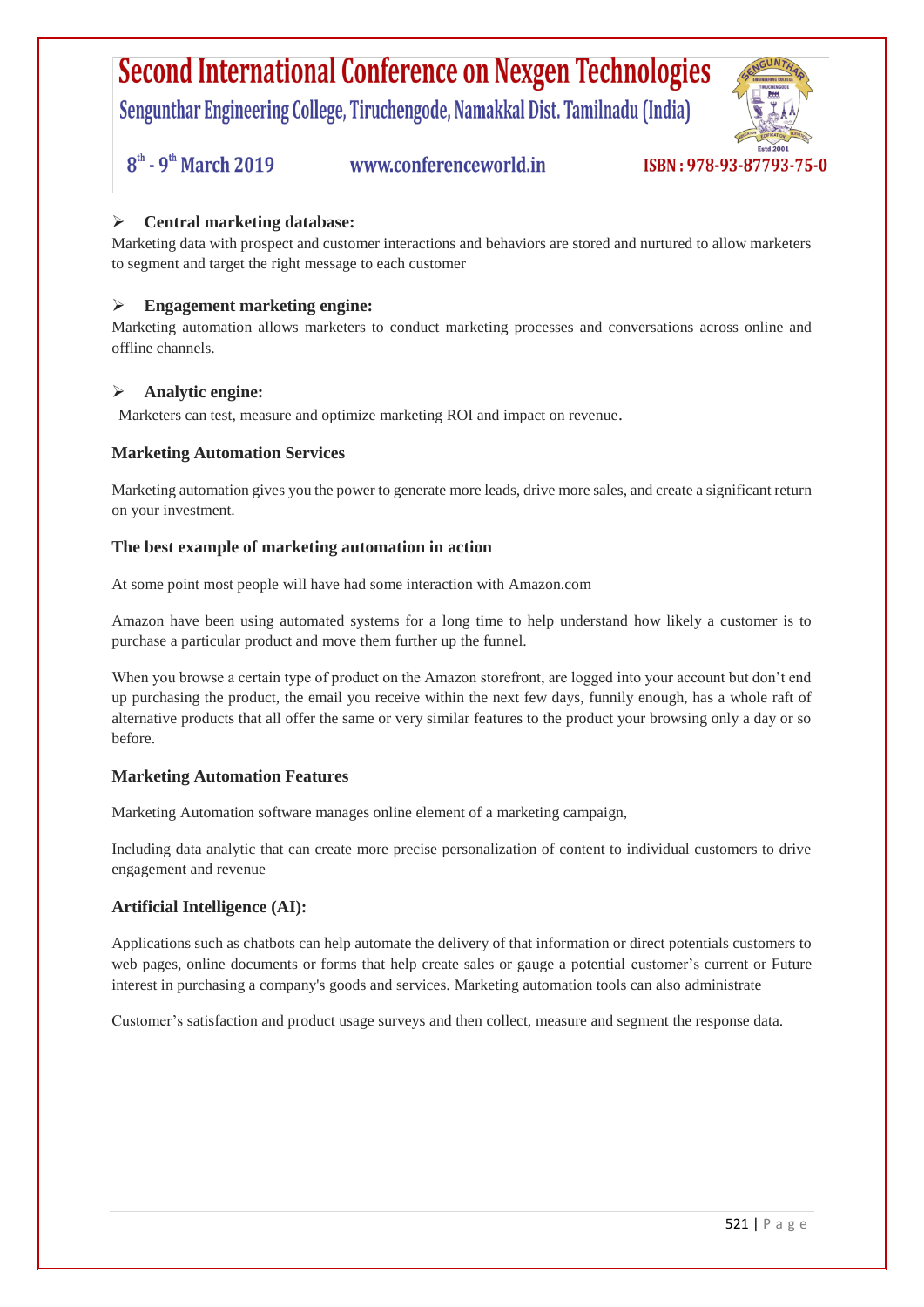Sengunthar Engineering College, Tiruchengode, Namakkal Dist. Tamilnadu (India)

 $8^{\text{th}}$  - 9<sup>th</sup> March 2019

www.conferenceworld.in



#### **Why use of marketing automation**

#### **The real advantages of automated emails over traditional marketing**

#### **Save time and gain productivity:**

The use of marketing automation software saves a lot of time in the preparation of email campaigns, just seat an automatic scenario once and let it work by itself. This will optimize your productivity, so you can focus on the several stages of the project, analysis, reflecting on the results and keep human interventions down to a minimum.

#### **Customer loyalty:**

Marketing automation can better interact with customers and can be used to send relationship focused messages. This will show the client that he's important to the company, and help establish a relationship that will last -all you need to do is schedule those relationship building emails.

#### **Increasing revenue:**

A marketing automation solution has a very positive impact on your revenue. The sending of automatic emails contributes to an increase of expected revenue from each client. This will result in a higher frequency of purchase and the average revenue of each purchase. But that's not all, as it also allow for an increase in the rate of conversion, and a rate of recurring purchases that is significantly better.

#### **Some Numbers about Email Marketing Automation**

Marketing automation has proved that itself to be particularly efficient in email marketing. In fact, about 64% OS internet users find that marketing emails are more interesting to read compared to mass and generic campaigns.

Aside from that, the figures below are shown within the b2c context, and perfectly illustrate the power of good automatic email marketing campaigns.

#### **A good example of automatic email**

#### **Welcome Email:**

The welcome email is must. It's sent immediately after the registration of the creation of a new account. This is the first true point of contact with company: it will mark start of relationship with the customer and will show a preview of future messages to come.